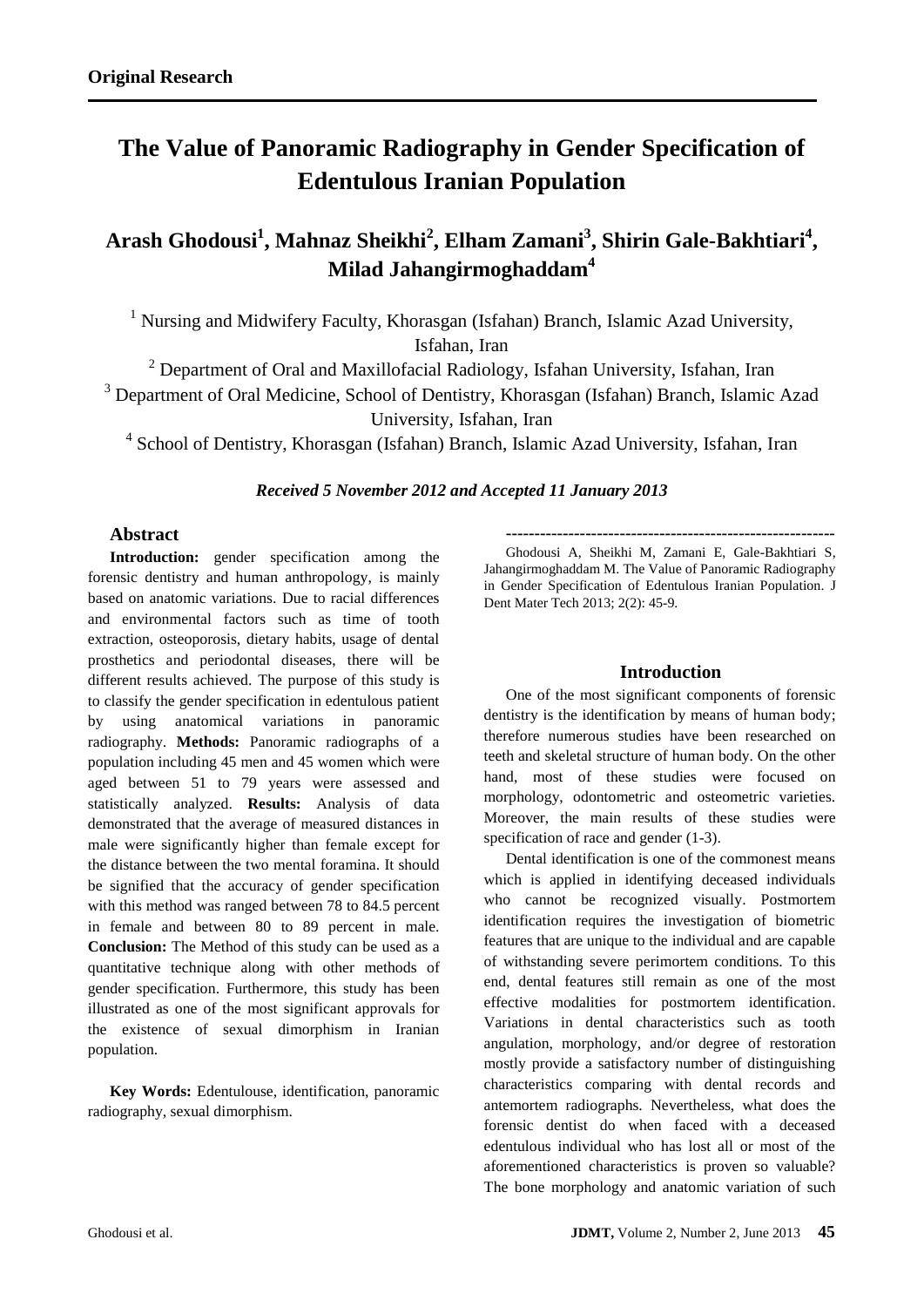individuals provides a potentially reliable source of information in such cases. Additionally, in these cases the usage of panoramic radiography (orthopanthomography) is considered in the postmortem identification since it has the capability of showing anatomic landmarks of the jaw bone (2,4-9).

It should be signified that the gathered results of studies are applicable for each specific race due to the differences in racial and environmental factors such as time of tooth extraction, osteoporosis, dietary habits, and usage of dental prosthetics and periodontal diseases, which can make differences in the results achieved.

On the base of these studies, the purpose of this study is to classify the gender specification in edentulous patient by using anatomical variations in panoramic radiography.

## **Materials and Methods**

The present research is a descriptive cross-sectional study. Whereas, Panoramic radiographies consisting of 45 men and 45 women who were all edentulous and between 51 to 79 years were selected using the convenience sampling method. On the other hand, all radiography samplings were taken in Department of Oral and Maxillofacial Radiology of Islamic Azad university (Khorasgan Branch) and by one technician, also our panoramic machines offer some type of positioning guides (lights) to position the patient along 3 major axes: anterior-posterior (too far forward or back), vertically (alartragus, Frankfurt plane, or cantho-meatal lines), and midsagittal alignment (patient twisted or rotated) (Panmeca EC2002, Proline Model, Finland Country, Kodak film (15.30), 18 Sec, 80 Kvp, 12 miliampere).

Inclusion criteria were lack of teeth and pathologic bone lesion, obvious mental foramina and superior and inferior borders of mandibular alveolar ridge and high quality standard radiography without distortion. Nonqualified radiography and patient with any osteogenic disease were excluded.

After all, the entire borders of alveolar ridge and the mental foramina of both sides were drawn. This was done after copying the schema of edentulous mandible from the panoramic radiographies on the tracing paper which was accurately performed using negatoscope and black pencil.

A number of hypothetical lines were drawn to provide more precision, including lines drawn parallel to the inferior border of mandible, the inferior border of mental foramina and lastly the alveolar ridge. Furthermore, all the drawn lines were thought to be parallel to each other due to the inharmonic shape of the mandible borderlines. In addition, from the hypothetical line paralleled to the inferior border of mandible, a line were drawn perpendicular to the inferior border of mental foramina that exactly passed through the center of the foramina which was eventually perpendicular to the hypothetical line paralleled to the alveolar ridge. So briefly a line initiating from the inferior border of mandible, continuing to the alveolar ridge and passing through the center of mental foramina was drawn (Fig. 1).



**Figure 1.** A: Line parallel to the alveolar ridge B: line parallel to the inferior border of mandible d: distance along with the two mental foramina  $L_1$ : Distance between the inferior border of mandible and the inferior border of mental foramina  $L_2$ . Inferior border of mental foramina to the alveolar ridge L3: height of mandibular trunk

These distances were measured using a caliper with the accuracy of 0.01 millimeters. First, the distance between hypothetical line passing the inferior border of mandible and the line passing the inferior border of mental foramina were recorded by placing the caliper on the previously drawn orthogonal lines. Ultimately, the distance between the inferior border of mental foramina and the alveolar ridge (E) were recorded using the orthogonal line as guidance for the caliper.

Two horizontal lines were drawn from the midsagittal line to the center of mental foramina on each side. In fact, the total of their values illustrated the distance between the two mental foramina. Finally, the caliper was placed on the orthogonal lines to measure the distance between the inferior border of mandible and the alveolar ridge that showed the height of the mandibular trunk.

The recorded values were divided by 1/2 in order to produce more reliable records and to avoid the disturbance of panoramic radiography magnification. It should be signified that that the resulted values were used for comparison between genders. On the other hand, since the magnification amount in all panoramic radiographs is almost equal, the comparative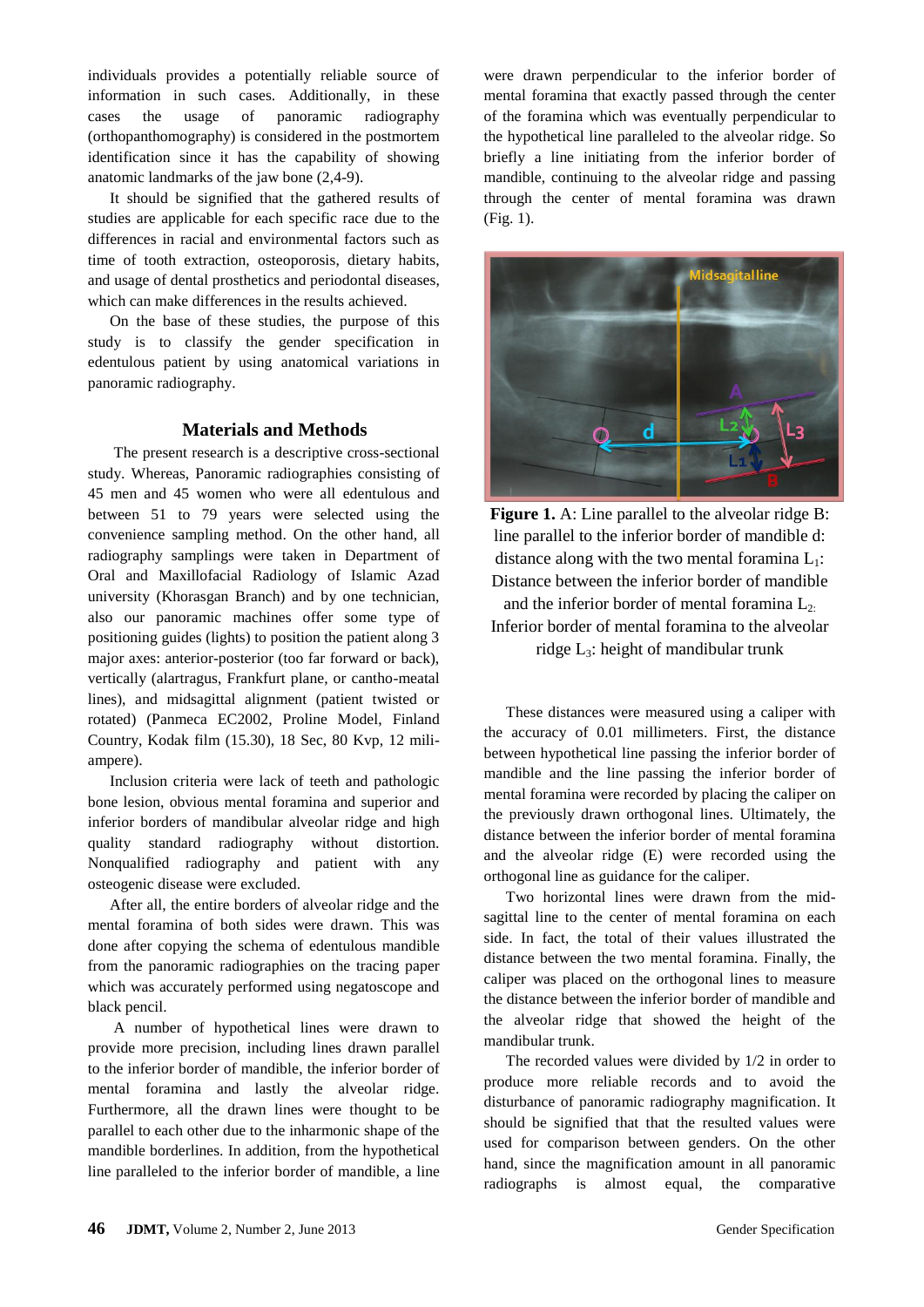magnification does not have any effect on overall accuracy of study.

In this study the distance between the inferior border of mandible and the inferior border of mental foramina  $(R<sub>1</sub>, L<sub>1</sub>)$ , inferior border of mental foramina to the alveolar ridge  $(R_2, L_2)$ , height of mandibular trunk  $(R_3, R_3)$ L3), the inferior border of mandible and the alveolar ridge  $(R_4, L_4)$ , along with the two mental foramina (d) were measured, recorded and analyzed amongst a population of Iranian men and women.

Eventually the SPSS software version 11 was used to analyze the data by means of statistical functions. Three specific functions were produced for each three different situation. Moreover, these situations included having the right side of edentulous mandible values, the left side values or both sides. Additionally, the accuracy of gender specification was measured in each one of the 3 functions. It is considerable that all the data which were attained from people prescribed with panoramic radiography. Furthermore, this study was performed under the ethical confirmation of the research council and the committee of medical ethics in Dental Faculty of the Islamic Azad University of Khorasgan.

### **Results**

The basic characteristics of edentulous individuals are illustrated in Table 1. While as, the mean age was 69.2  $\pm$ 6.04 for men and 67.8 $\pm$ 5.1 for women which did not show a significant difference (P-value= 0.24).

Descriptive statistics including median and standard deviation intervals  $(L_1, L_2, L_3, L_4, R_1, R_2, R_3$  and  $R_4$ ) are shown in Table 2. Furthermore, the t-test indicated that the average measure of interspaces in men were significantly greater than women. In other words, there was a significant relationship between gender and measured interspaces.

| Age (years) | <b>Male</b>   | <b>Female</b> |  |
|-------------|---------------|---------------|--|
|             | No(%)         | No(%)         |  |
| 51-59       | 4(9.8)        | 2(4.5)        |  |
| 60-69       | 18(40)        | 29(64.4)      |  |
| 70-79       | 23(51.1)      | 14(31.1)      |  |
| $Mean + SD$ | $69.2 + 6.04$ | $67.8 + 5.10$ |  |

**Table 2.** Analyses of lower jaw interspaces measured (the achieved numbers were divided by 1.2 in order to decrease the effect of panoramic radiography magnification)

| <b>Measured interspaces</b>                                   | <b>Male</b>      | <b>Female</b>    | t-test results |
|---------------------------------------------------------------|------------------|------------------|----------------|
|                                                               | Mean+SD          | <b>Mean+SD</b>   | <b>P-value</b> |
|                                                               | (mm)             | (mm)             |                |
| Inferior border of mandible to the inferior border of         | $11.62 + 2.24$   | $8.33 + 2.10$    | $< 0.001$ *    |
| mental foramina on the left side $-L_1$                       |                  |                  |                |
| Inferior border of mental foramina to the alveolar ridge on   | $16.43 \pm 3.33$ | $13.60 \pm 3.32$ | $< 0.001$ *    |
| the left side $-L_2$                                          |                  |                  |                |
| Height of mandible body on the left side $-L_3$               | $28.05 + 4.24$   | $21.95 + 4.32$   | $< 0.001$ *    |
| Inferior border of mandible to the alveolar ridge on the left | $28.05 + 4.24$   | $21.95 + 4.32$   | $< 0.001$ *    |
| side $-L_4$                                                   |                  |                  |                |
| Inferior border of mandible to inferior border of mental      | $12.02 \pm 2.83$ | $8.72 \pm 2.28$  | $< 0.001$ *    |
| foramina on the right side $-R_1$                             |                  |                  |                |
| Inferior border of mandible to the alveolar ridge on the      | $16.88 \pm 3.33$ | $14.08 \pm 2.71$ | $< 0.001$ *    |
| right side $-R_2$                                             |                  |                  |                |
| Height of mandible body on the right side $-R_3$              | $28.90 \pm 4.25$ | $22.80 + 4.12$   | $< 0.001$ *    |
| Inferior border of mandible to the alveolar ridge on the      | $28.90 + 4.25$   | $22.80 + 4.12$   | $< 0.001$ *    |
| right side $-R_4$                                             |                  |                  |                |
| Interspaces between two mental foramina - d                   | $51.7 \pm 5.15$  | $51.18 + 8.09$   | $< 0.737$ **   |

\* The average of measured distances in male was significantly higher than female with the accuracy of 99.9.

\*\* T-test indicates that the average of "d" is not significantly different in men and women (P-value=0.737) and is not an accurate variable for gender specification.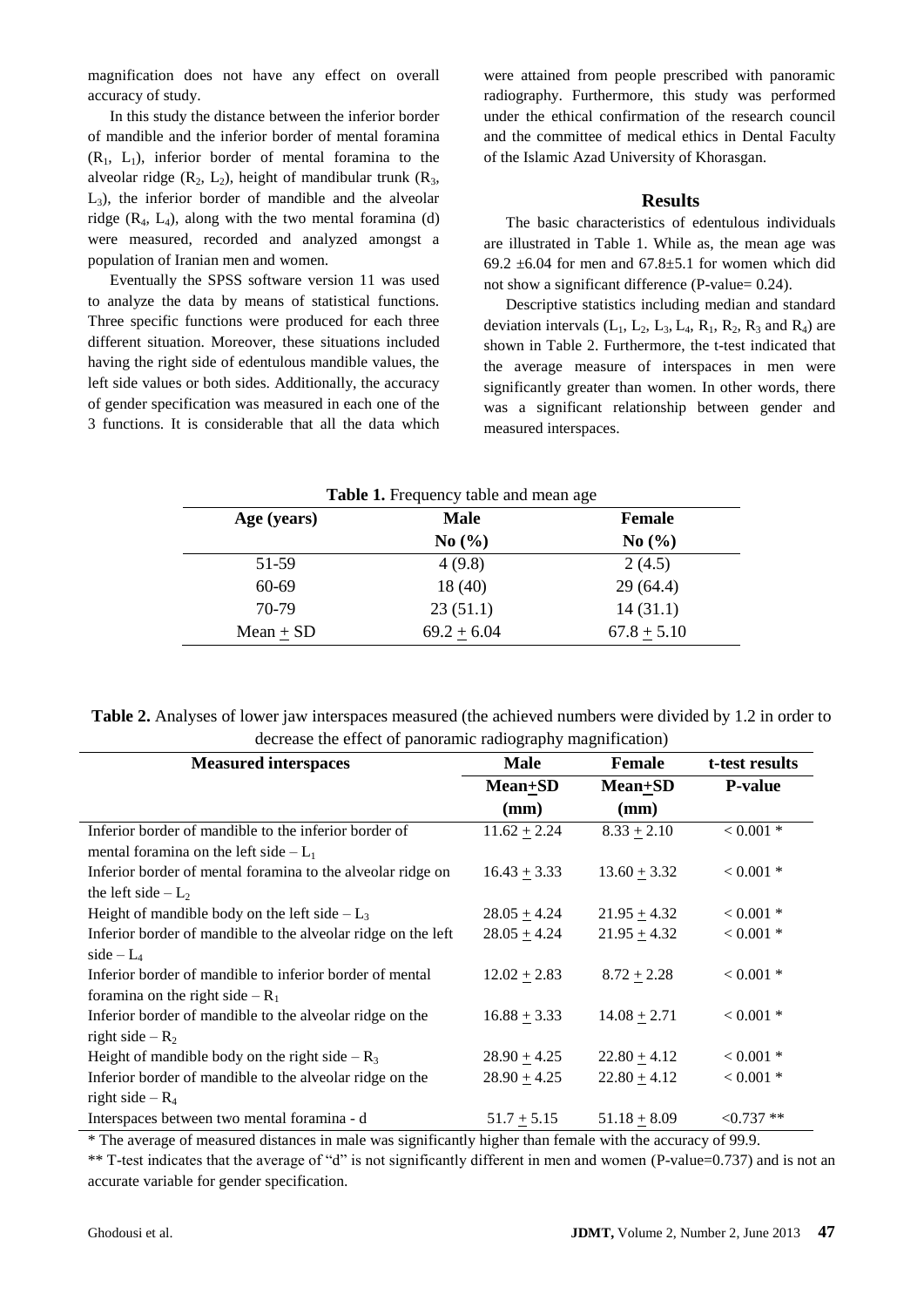Mathematical step functions used for presenting gender specification formulas in this study are described below.

Function 1 has all the variables  $(L_1, L_2, L_3, 4L, R_1,$  $R_2$ ,  $R_3$  and  $R_4$ ) except for "d". It should be noted, when analyzing the model, variables that have slight importance  $(R_3, R_4, L_4)$  are omitted and other variables remaining  $(R_2, R_1, L_3, L_2, L_1)$  are the high influence parameters in respect of importance.

The centrality, which is the mean specification measure for each gender, was measured for each group. Moreover, the border line, which denotes male from female, is the average of each groups' centralities and any number lower than the border line indicates the state of being female.

Formula 1:

Y= -6.2+1.95L1+1.7L2-1.7L3+0.1R1+0.14R2

The achieved numbers are compared with the border line and gender denotation is performed. On the other hand, higher results than the border line indicate the state of being male and lower results indicated the state of being female.

As illustrated in Table 4, it is concluded that the numbers of 10 out of 45 women were predicted incorrectly that indicated a gender specification accuracy of 77.8 % in female individuals. While as, among 45 men only 5 were predicted incorrectly that indicated the accuracy of 89% in male individuals. Eventually, the overall gender specification accuracy in both genders was 83.3% when all the measures of edentulous mandible were available.

Function 2 was provided only with the measurements from the left side of edentulous mandible, and then  $L_4$  was omitted from the model due to less importance and other variables that had high influence  $(L_1, L_2, L_3)$ , had the most importance in gender specification.

Formula 2:

Y=-5.67+1.8L1+1.5L2-1.46L3

According to Table 4, from all the 45 women, 7 subjects were predicted as men, which indicated the accuracy of 84.4 % for women. Whereas, from all the 45 men, 6 subjects were predicted as women, which indicated the accuracy of 86.7% for men. It is calculated that the overall accuracy of gender specification for both genders using the left side measurements was 85.6%.

Function 3 was calculated only with  $R_1$  and  $R_2$  in the model, which other variables  $(R_3, R_4)$  were omitted from the model. Hence, the following formula was achieved using the crude coefficient and the fixed proportion according to Table 3.

Formula 3:

 $Y = -5.9 + 0.26R_1 + 0.14R_2$ 

From all the 45 women, 10 were predicted incorrectly, which indicated the accuracy of 77.8% in women. On the other hand, amongst all 45 men, 9 were predicted incorrectly, which indicated the accuracy of 80% in men. It is resulted that the overall gender specification accuracy in both genders was 79% only using the right side measurements.

#### **Discussion**

Despite the vast anatomic differences of each gender, variations should be considered based on each specific race (10,11). Additionally, it is realized that sexual dimorphism is related to anatomic regions and their functions (12). Many researchers concluded that gender denotation with the accuracy of 98 % is performable by using the skull and the hipbone. Despite these facts, the sexual differences are not a dominant and static phenomenon while as, there are overlaps in each gender's characteristics(10,13).

Thomas and colleagues conducted a study on panoramic radiographs of 47 edentulous Australian men and women aged between 36 yeas and 90 years. Furthermore, statistical results indicated that alveolar ridge recession is in relationship with aging and generally the alveolar ridge height has greater measures in men (14). The results of present study that was performed on panoramic radiographies of 90 Iranian men and women aged between 51 years and 79 years determined that the alveolar ridge recession which is related to aging directly in both genders and generally the alveolar ridge height in men has greater measures comparing to women.

Rai and Arand (15) indicated that measurement of the mental foramina to alveolar ridge can be useful for specifying gender and also found out that alveolar ridge recession measure is greater in female gender. Therefore, the present study indicated the same measurement which in addition, the results concluded that recession measure of alveolar ridge is greater in women.

Atay et al. (16) studied the panoramic radiographs of 620 (360 men and 260 women) edentulous individuals aged between thirties to fifties. They concluded that the measure of alveolar ridge recession in women was higher and the interspaces of two mental foramina on both sides of mandible were bigger in men. Moreover, the analysis of panoramic radiographies of lower jaw in our study indicated that the recession measures of alveolar ridge were higher in women and the interspaces between two mental foramina on both sides of mandible were equal in each gender. It should be signified that these differences could be due to the skeletal conditions of Iranian race in comparison with the European race. Furthermore, the number of samples was lower in the present study.